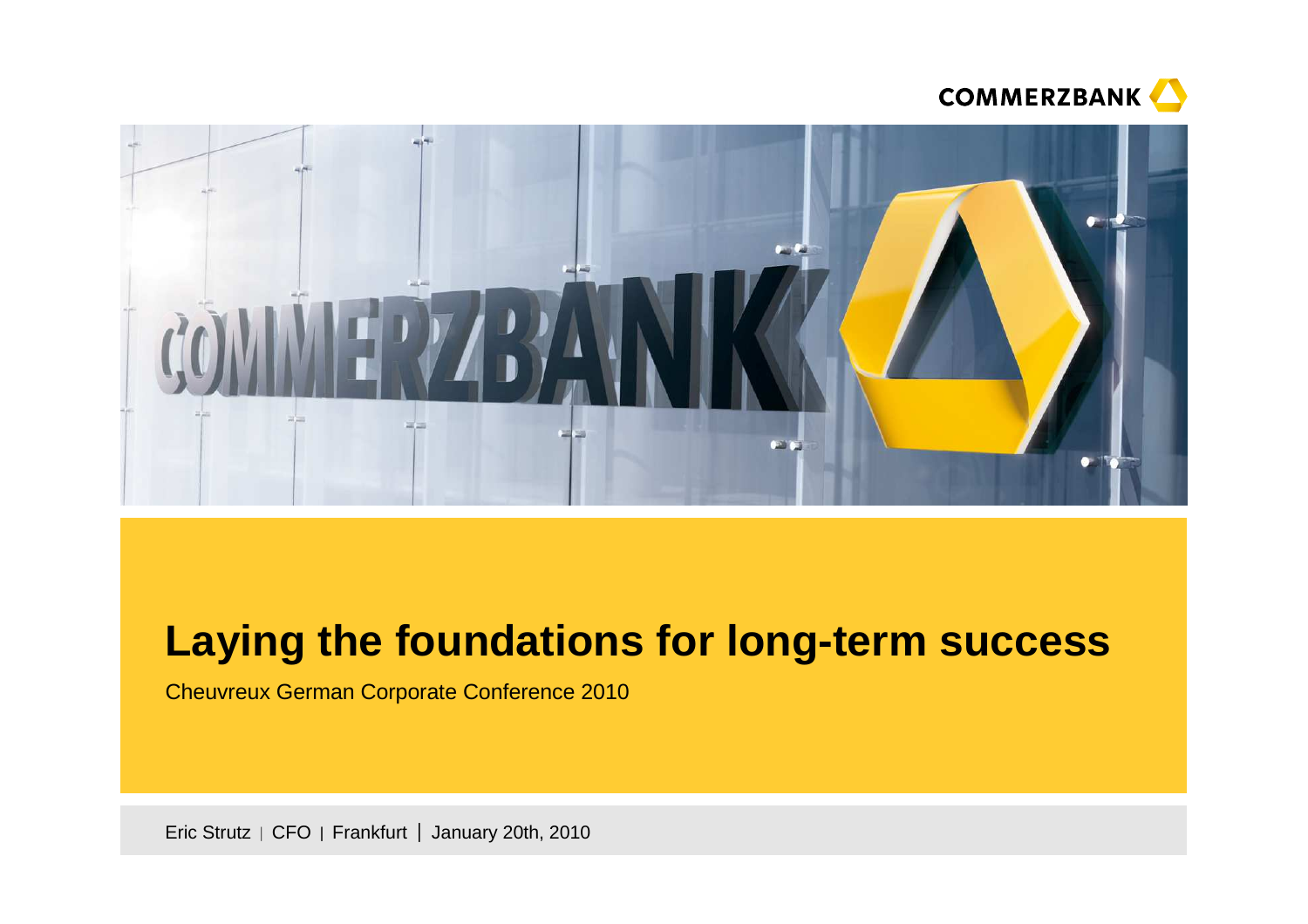

### **Commerzbank is laying the foundations for long-term success**

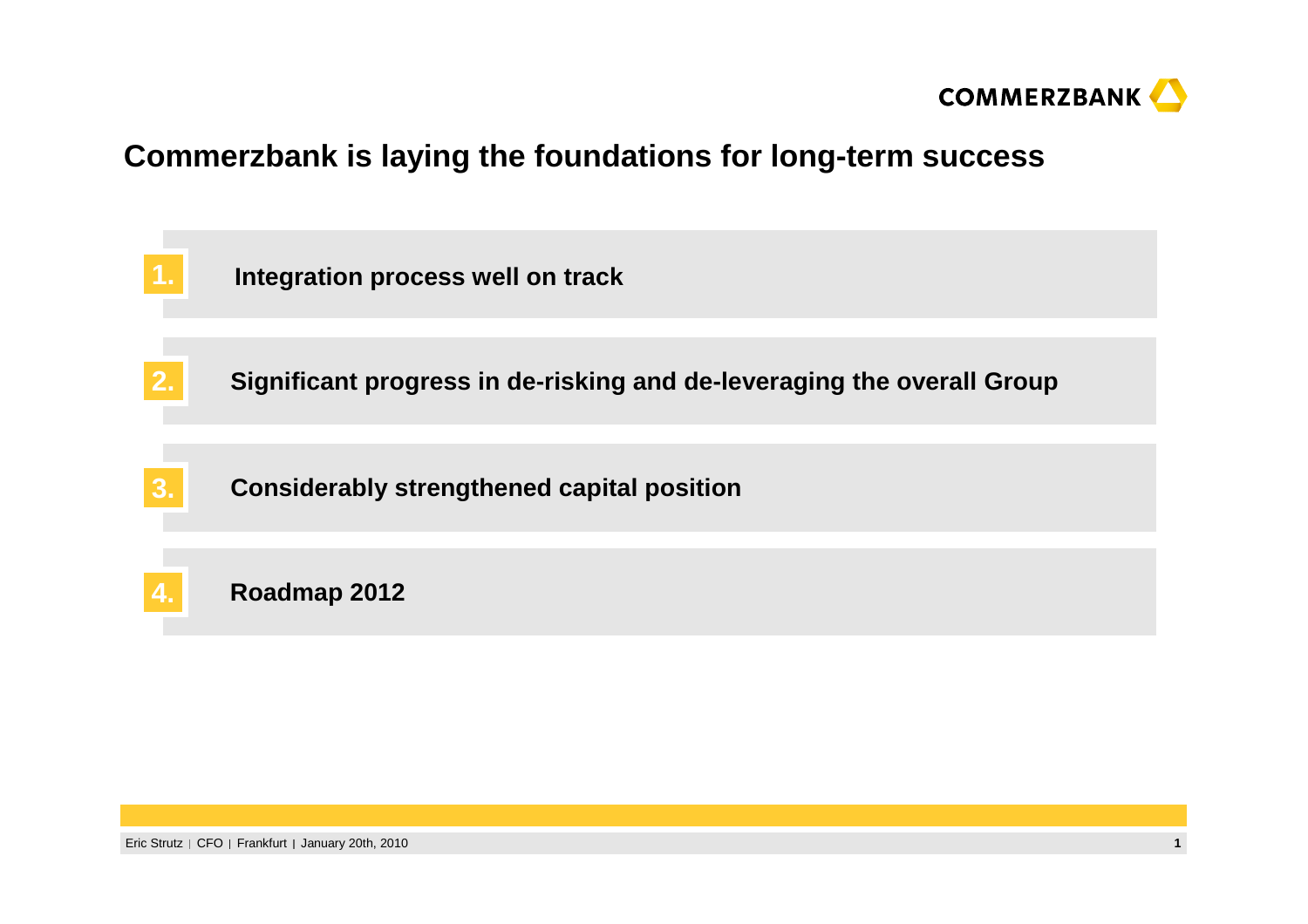

# **Commerzbank Group making substantial progress**

| <b>Integration of Dresdner Bank</b>                                                        | De-risking                             | <b>Capital and funding position</b>                       |  |
|--------------------------------------------------------------------------------------------|----------------------------------------|-----------------------------------------------------------|--|
| Integration to form the leading                                                            | RWA and balance sheet<br>$\rightarrow$ | Sound Tier 1 ratio<br>$\lambda$                           |  |
| Private and Corporate bank in<br>Germany well on track                                     | reduction progressing ahead<br>of plan | Prudent liquidity management<br>(liquidity ratio at 1.33) |  |
| Divestments ahead of time                                                                  | Significantly improved                 | Repayment of silent                                       |  |
| Cost synergies considerably<br>higher $-$ run rate increased by<br>25% above original plan | leverage ratio                         | participation starting latest by<br>2012                  |  |
|                                                                                            |                                        |                                                           |  |
| <b>Total cost synergies</b><br>in $\epsilon$ bn                                            | <b>RWA</b><br>in $\epsilon$ bn         | <b>Tier 1 ratio</b><br>in $%$                             |  |
| $+25%$                                                                                     | $-14%$                                 |                                                           |  |
| 2.4                                                                                        | 338<br>293                             | 10.9                                                      |  |
| 1.9                                                                                        |                                        | 7.2                                                       |  |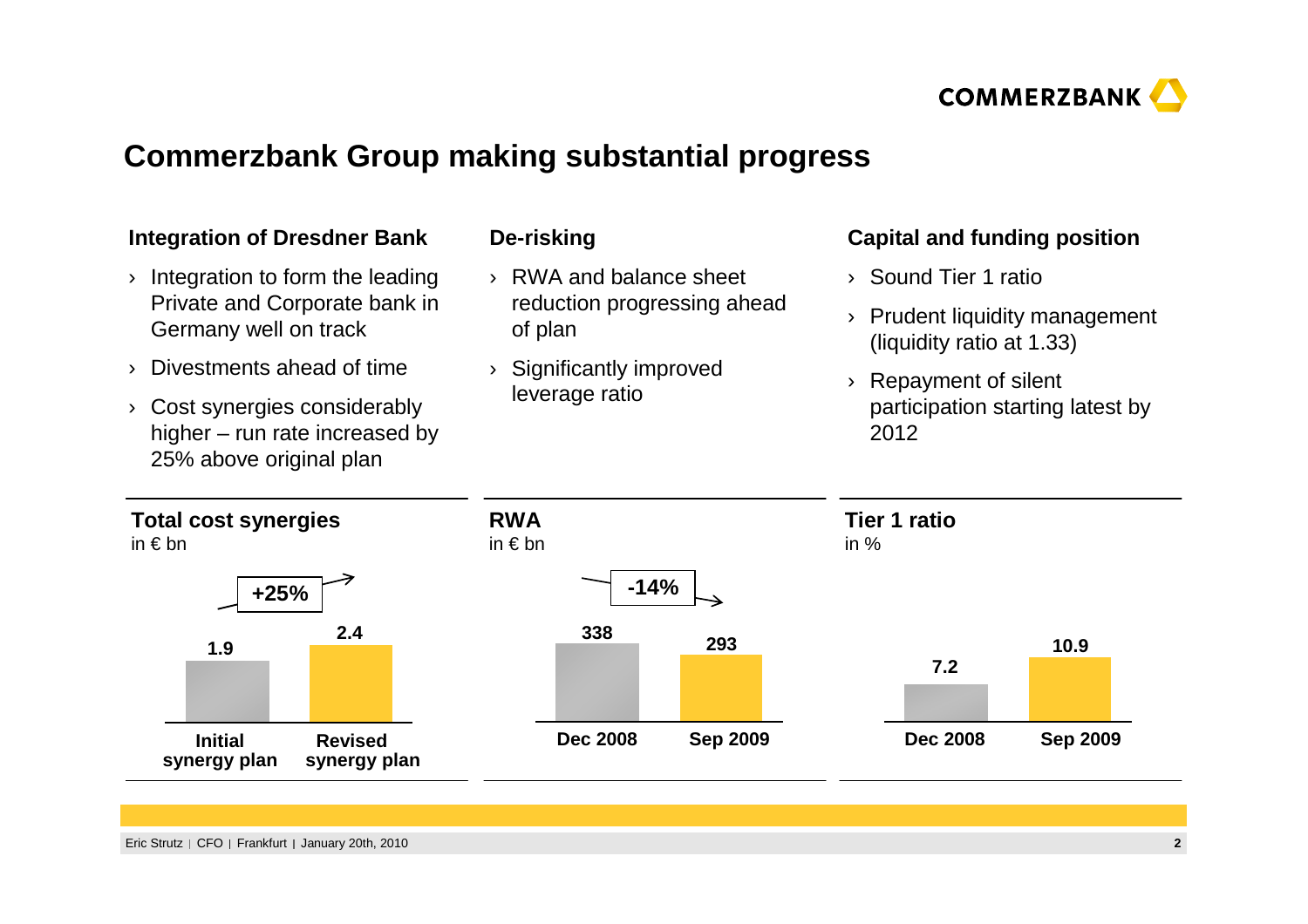

### **Improved core franchise**

#### **Private Clients (Germany)**

- > No. 1 Bank for affluent customers (~15% market share)
- > No. 1 Online Broker
- > No. 2 Private Wealth Manager
- > 11 million private clients
- Largest domestic branch network

#### **Mittelstandsbank**

- > No. 1 Mittelstandsbank in Germany
- Strong market position with mid-sized corporates (~20% market share)
- > Leading position in Euro payment transactions and trade services
- More than 20% market share in import-/export finance

#### **Corporates & Markets**

- > Top 3 European Equity Derivatives provider, # 1 German Equity house (EMC)
- Top counterparty for risk management solutions (FIC)
- > Top German corporate finance house (FC)

#### **CEE**

- Roughly 3.6 million customers in CEE
- No. 3 Retail Bank in Poland (BRE Bank) with 3.1 million customers
- > No. 1 Partner for German Corporates expanding in Central- and Eastern Europe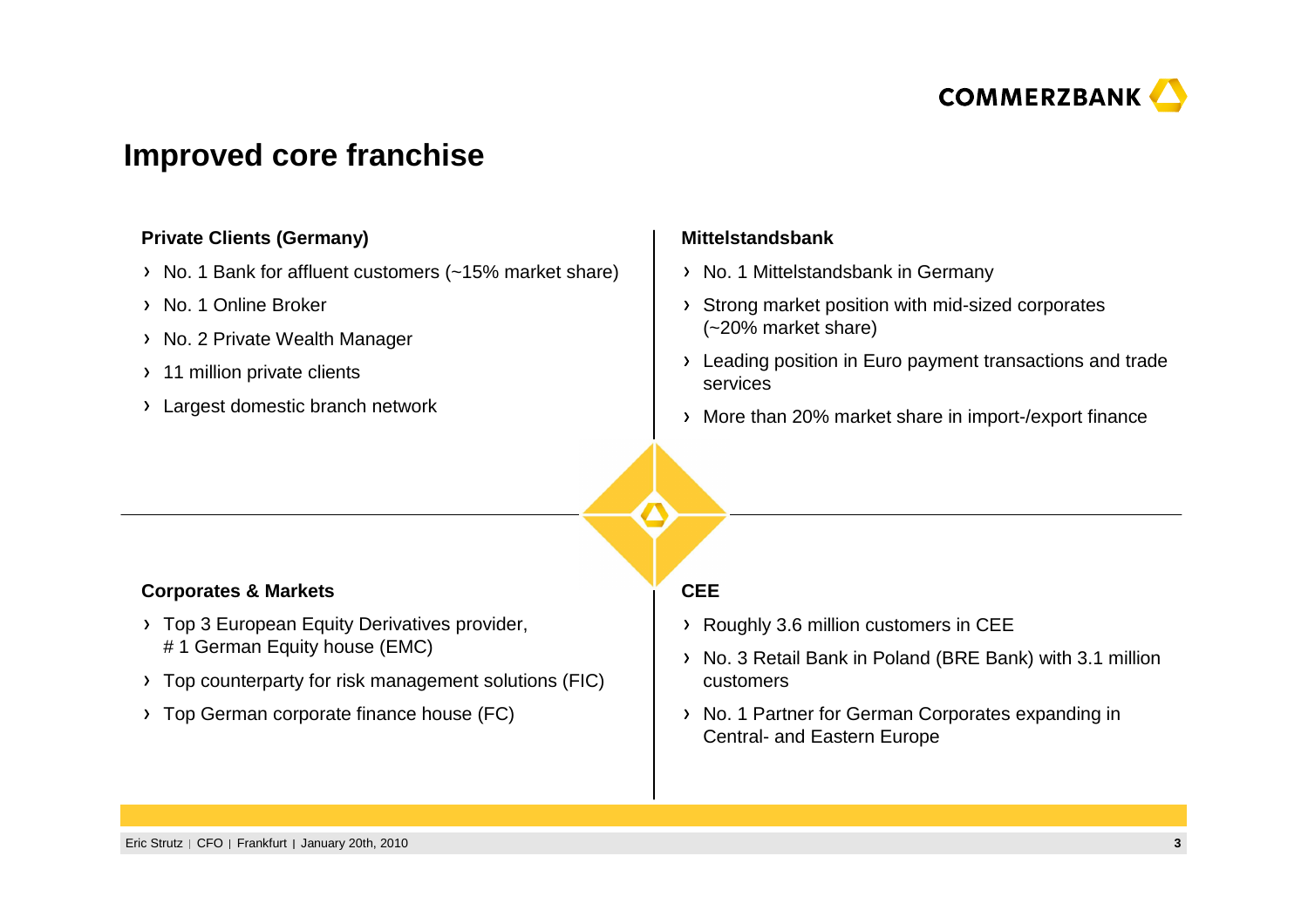

# **Rapid implementation of strategic realignment**

#### **Strategic realignment**

|   | <b>Exit units</b>                             | <b>Status</b>                 |
|---|-----------------------------------------------|-------------------------------|
|   | Bankhaus Reuschel Group <sup>1)</sup>         | Closed in Q4/09               |
|   | Dresdner VPV N.V. <sup>1)</sup>               | Signed, Closing exp. in Q1/10 |
|   | Dresdner Van Moer Courtens S.A. <sup>1)</sup> | Signed, Closing exp. in Q1/10 |
|   | Privatinvest AG <sup>1)</sup>                 | Signed, Closing exp. in Q1/10 |
|   | Kleinwort Benson Group <sup>1)</sup>          | Signed, Closing exp. in Q1/10 |
|   | CISAL Luxembourg (only Custody)               | Closed in Q3/09               |
|   | Dresdner Bank (only Custody)                  | Closed in Q3/09               |
| ÷ | <b>Commerzbank Schweiz</b>                    | Closed in Q4/09               |
| ÷ | Dresdner Bank Schweiz                         | Closed in Q4/09               |
|   | Cisal Belgium                                 | Signed, Closing exp. in Q1/10 |

#### **Key figures of divestments**

|                  | Total 9M 2009 <sup>3)</sup>        |
|------------------|------------------------------------|
| Operating profit | €45m                               |
| B/S volume       | €4.8bn                             |
| Capital employed | €226m                              |
| Sale proceeds    | ~€1bn                              |
| Gain on disposal | $\sim \epsilon$ 150m <sup>2)</sup> |

| Allianz Dresdner Bauspar AG <sup>1)</sup> | Ongoing sales process     |
|-------------------------------------------|---------------------------|
| Eurohypo $AG1$                            | Optimizing business model |

<sup>1</sup>) EU requirements <sup>2</sup>) ~50% booked in 2009 3) w/o Eurohypo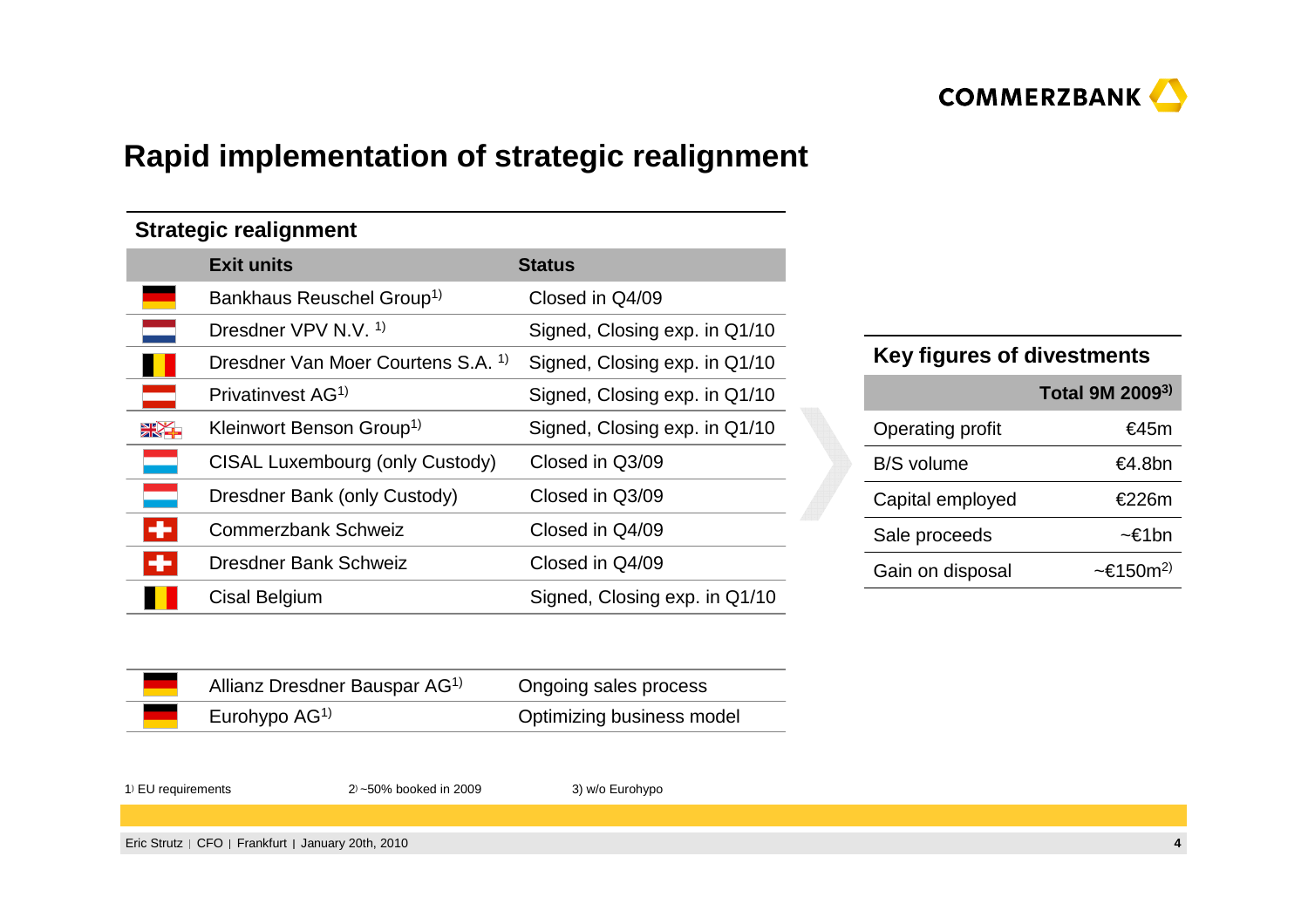

# **Cost synergies 25% higher than originally forecast**



as % of target's cost base



- Cost synergies increased to €2.4bn (full run-rate)
- One-time integration costs up by €500m
- Ratio of synergies/integration costs remains at ~1:1
- Cost savings represent 50% of target company
- Validated target synergies well above the average level of banking mergers

1) starting point Dresdner Bank 2008 of €4.6bn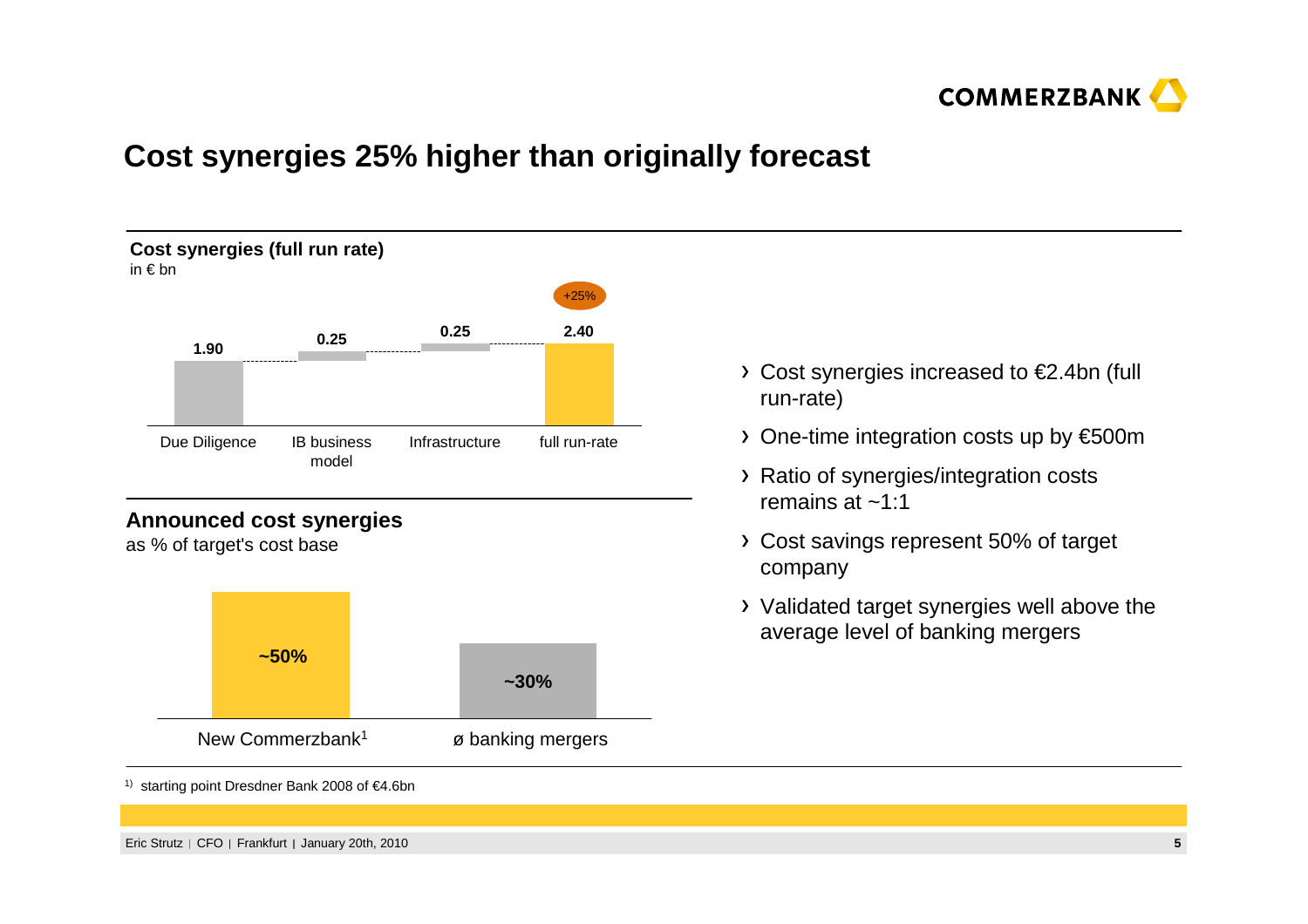

#### **Strengthening balance sheet structure**



 $^{\text{\tiny{(1)}}}$  Leverage Ratio = Adjusted total assets / Equity; assets adjusted derivatives netting, trading assets / liabilities netting, deferred taxes netting, other assets / liabilities netting

- $\rightarrow$  Total assets already shrunk to 2012 target level, providing flexibility to further optimize balance sheet structure
- $\rightarrow$  Leverage ratio reduced from 36 to 231)
- › Significant reduction of risk positions (PRU portfolios)
- › Loans to customers reduced by 8% (€37bn) YtD
	- Decreases predominantly outside Germany
	- Domestic customer loans reduced by only €2bn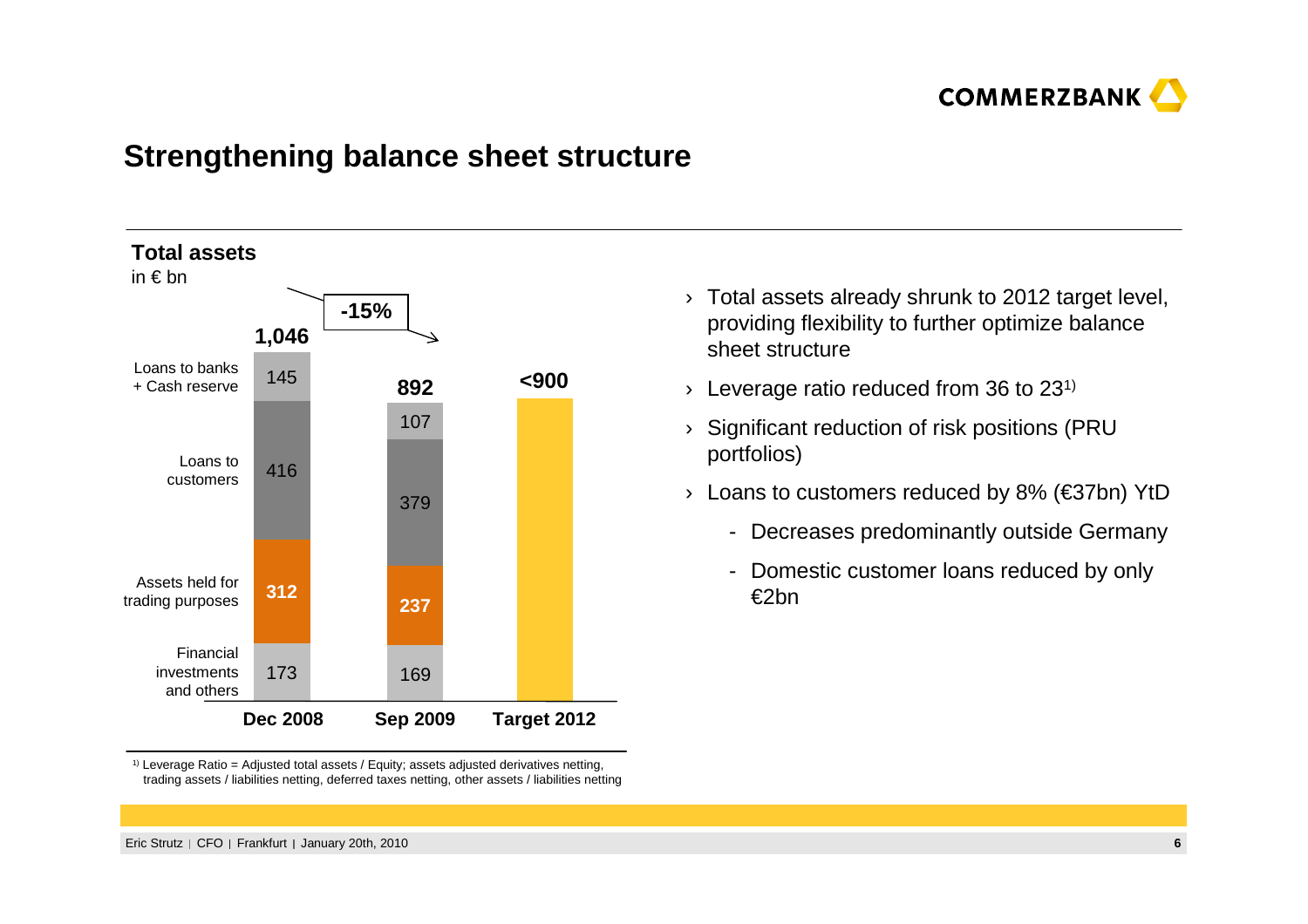

### **2012 RWA target level already achieved**

#### **Development of Tier 1 ratio and RWA**Ratio in %, RWA in  $\epsilon$  bn



- Room for further selective growth in core segments as RWA reduction target has already been achieved
- New regulatory requirements lead to higher risk charges (e.g. for market risk)
- Negative rating migrations pressures RWAs
- Confident of meeting 7%–9% Tier 1 range in most negative scenarios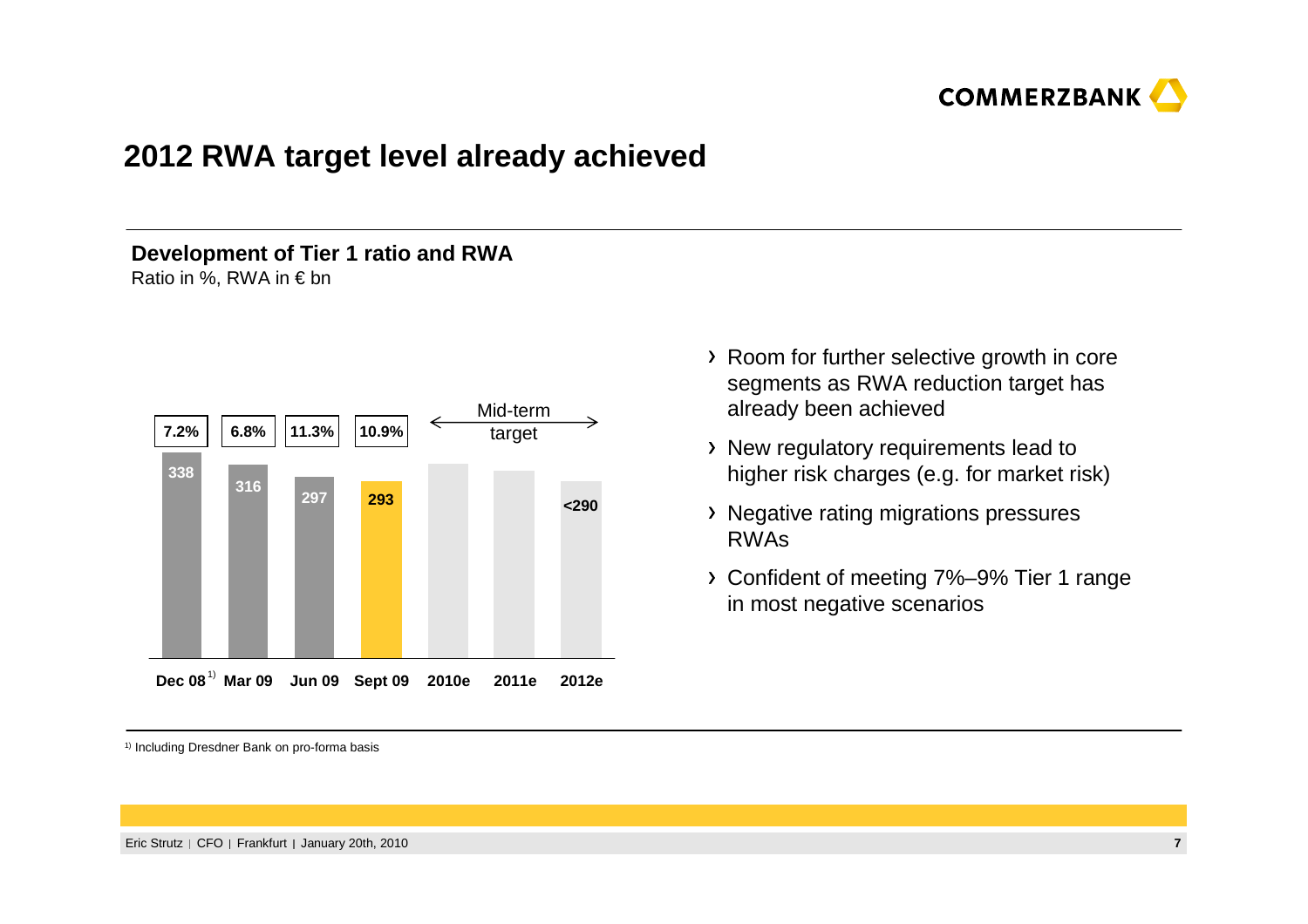

### **Maintaining focus on a strong core capital**

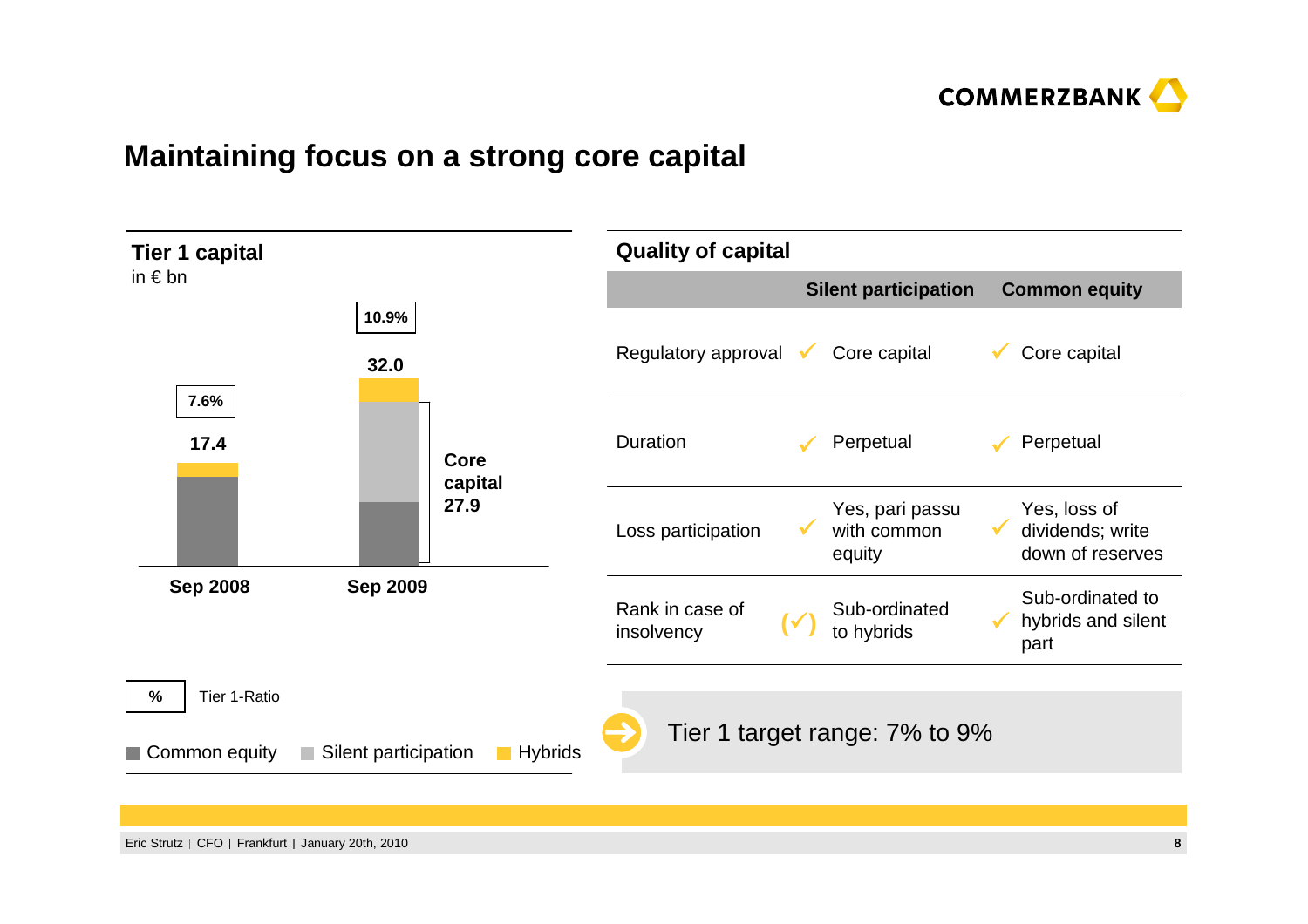

### **Pay back of SoFFin funds via diverse mix of measures**



- Comfort with silent participation
- Successful implementation of Roadmap 2012 offers a wide range of options to pay back SoFFin funds



**Repayment of silent participation starting by 2012 the latest**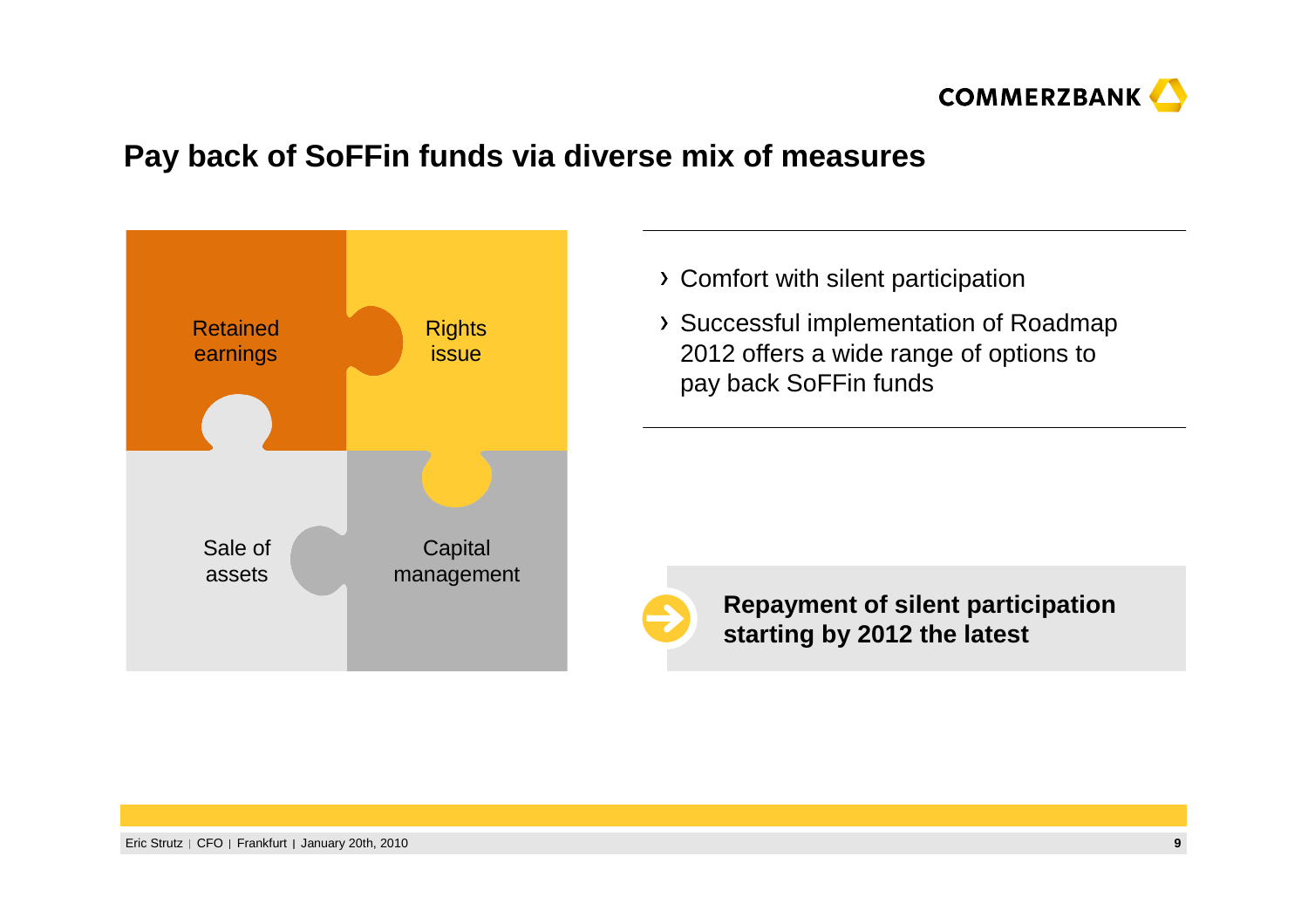

# **Reduced refinancing needs in 2010**

| in $\epsilon$ bn                                                             |               |                     |                                                                                              |                                       | <b>Maturing liabilities</b>                                                                             |  |
|------------------------------------------------------------------------------|---------------|---------------------|----------------------------------------------------------------------------------------------|---------------------------------------|---------------------------------------------------------------------------------------------------------|--|
|                                                                              | ~148          |                     | ~28                                                                                          |                                       | In 2010, maturities do not have to be fully<br>$\rightarrow$<br>refinanced due to further balance sheet |  |
| 15                                                                           |               | 1/3                 |                                                                                              |                                       | reduction and high funding volume raised this<br>year                                                   |  |
|                                                                              |               |                     | 2/3                                                                                          |                                       | Majority of maturing covered bonds are Public<br>Sector Pfandbriefe which do not have to be<br>replaced |  |
|                                                                              |               |                     |                                                                                              | $~1$ -20                              | <b>Covered Bond Funding</b>                                                                             |  |
|                                                                              | 33            | 30-40%              |                                                                                              |                                       | Pfandbriefe issued via Eurohypo<br>$\left( \right)$                                                     |  |
|                                                                              |               |                     |                                                                                              | Primary focus on Mortgage Pfandbriefe |                                                                                                         |  |
|                                                                              |               |                     |                                                                                              | 60-70%                                | <b>Unsecured Funding</b>                                                                                |  |
| <b>Maturing Capital</b><br>Not be<br><b>Market Liabilities</b><br>refinanced |               | <b>Funding plan</b> | Focus on structured issuance and placements<br>$\left( \right)$<br>with our retail franchise |                                       |                                                                                                         |  |
|                                                                              | Covered Bonds | Unsecured Funding   |                                                                                              |                                       | Diversification by investors, markets and<br>currency                                                   |  |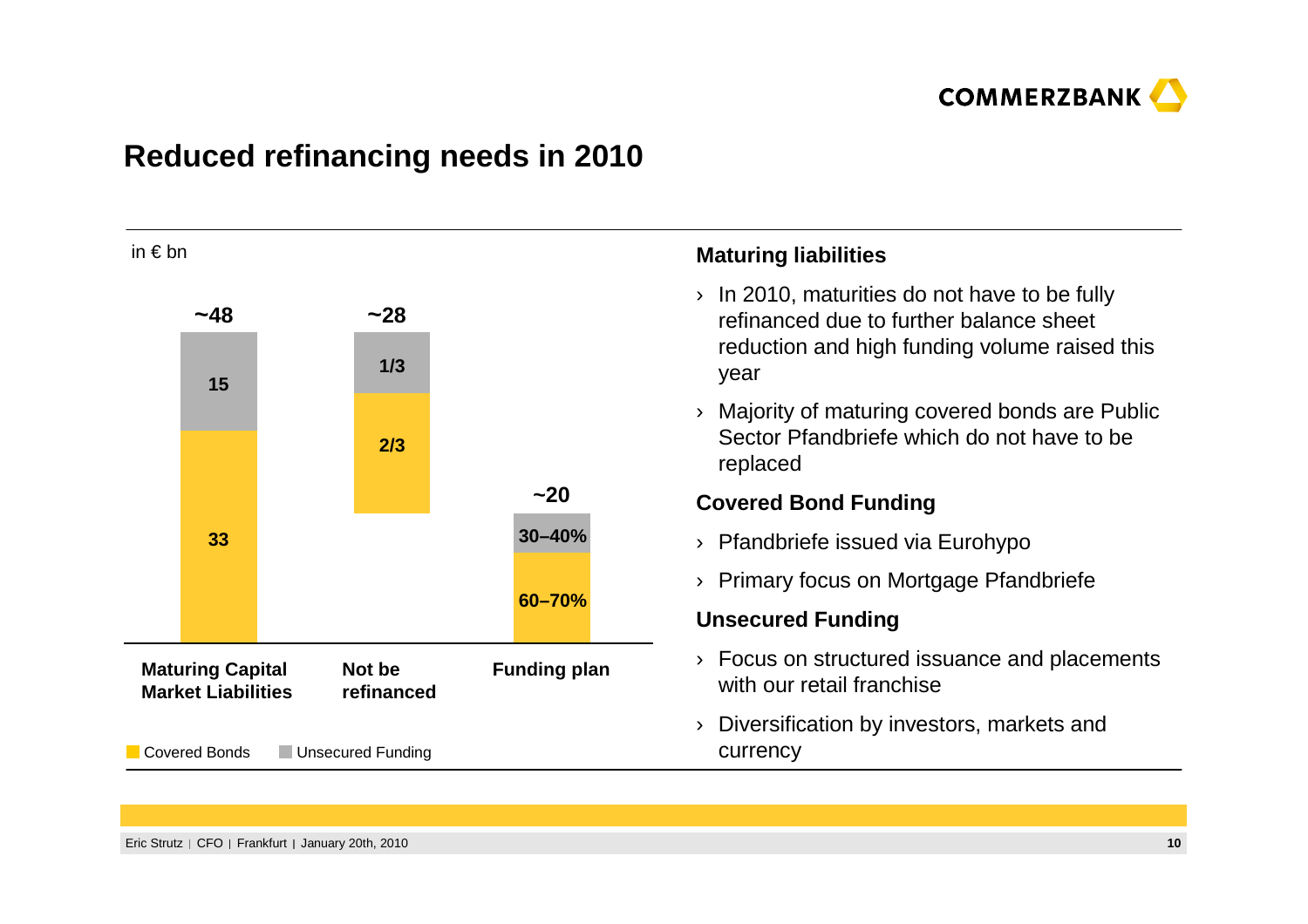

# **Roadmap 2012**

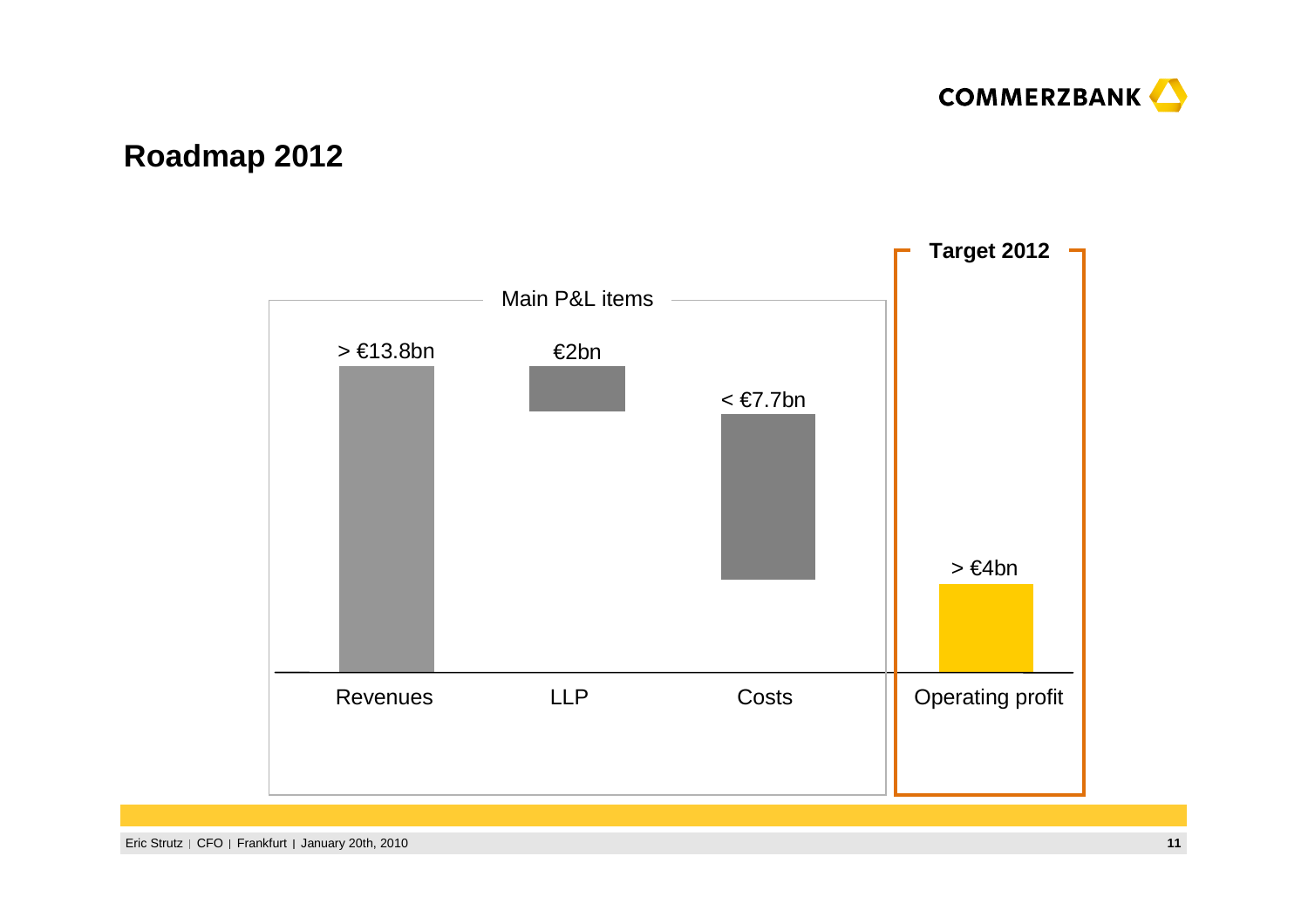

#### **Current macroeconomic assumptions**

#### **Status quo**

- German economy most promising in EU
- Stable economic situation
	- Low level of private sector debt
	- Low inflation risk
	- No bubbles, low spreads
- Favourable political environment
- Competitive banking landscape

#### **2010**

- › Corrections in Germany's trading partner countries weigh on growth
- › Labour market expected to deteriorate
- › Elevated level of (small) corporatesand private defaults
- › Core inflation rate likely to fall
- › ECB will start to raise interest rates (end of 2010)

#### **2011 – 2012**

- › US/EU economy will gain momentum, causing upturn in demand for German products
- › Labour market likely to stabilize, resulting in falling unemployment
- › Stabilization of core inflation on a low level
- › ECB will continue to hike rates

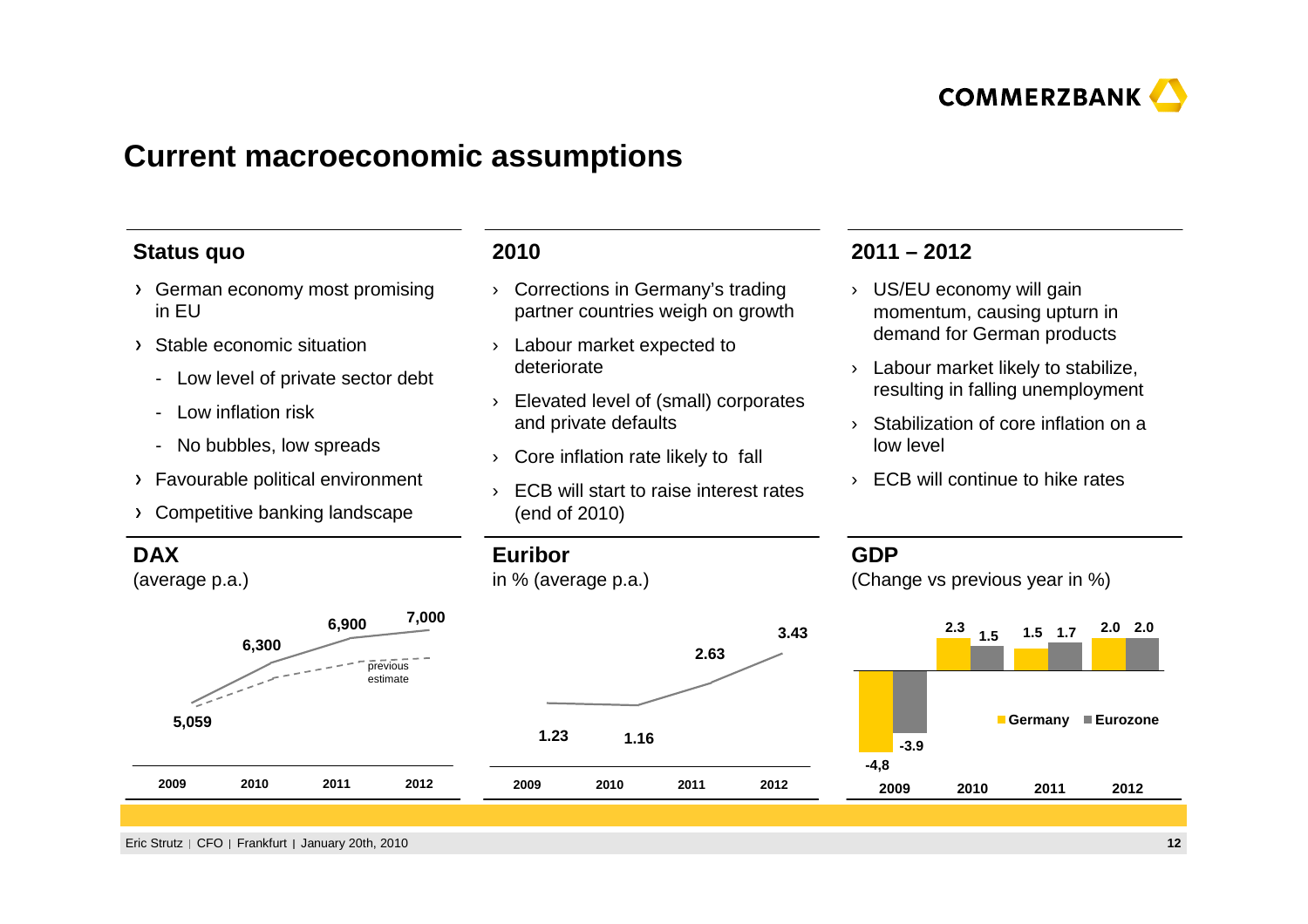

### **Building an efficient banking platform**

#### **Revenues vs costs development**

in € bn



- Moderate revenue growth
- Operating expenses in 2012 below €7.7bn through
	- disciplined cost-management
	- reduction of complexity and leverage of scale effects
	- realizing cost synergies



 $^\text{\tiny 1)}$  Arithmetic sum of Commerzbank and Dresdner Bank figures as reported as of December 31st, 2007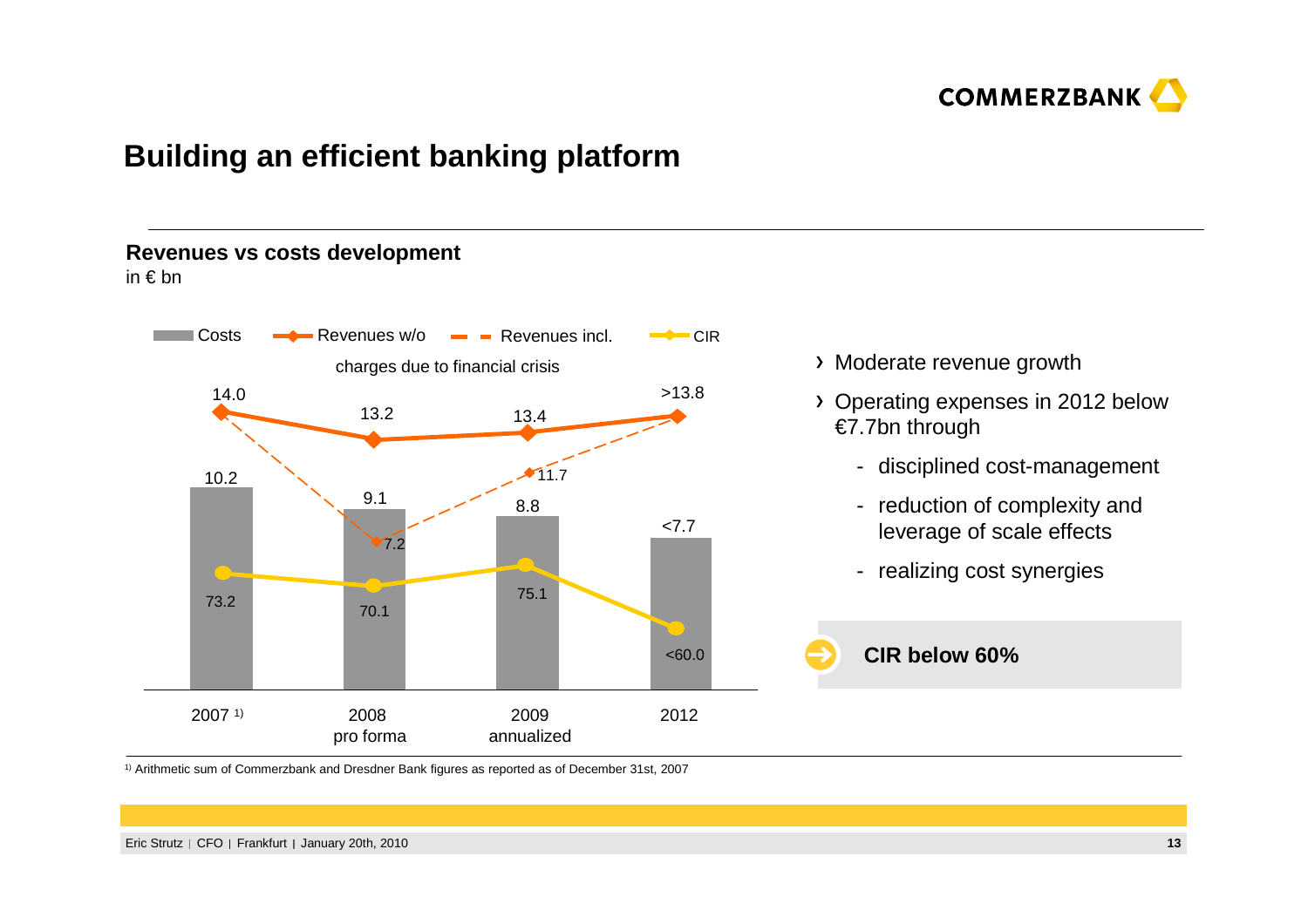

### **Risk provision-level 2012 in line with expected loss**



1) Arithmetic sum of Commerzbank and Dresdner Bank figures as reported as of December 31st, 2007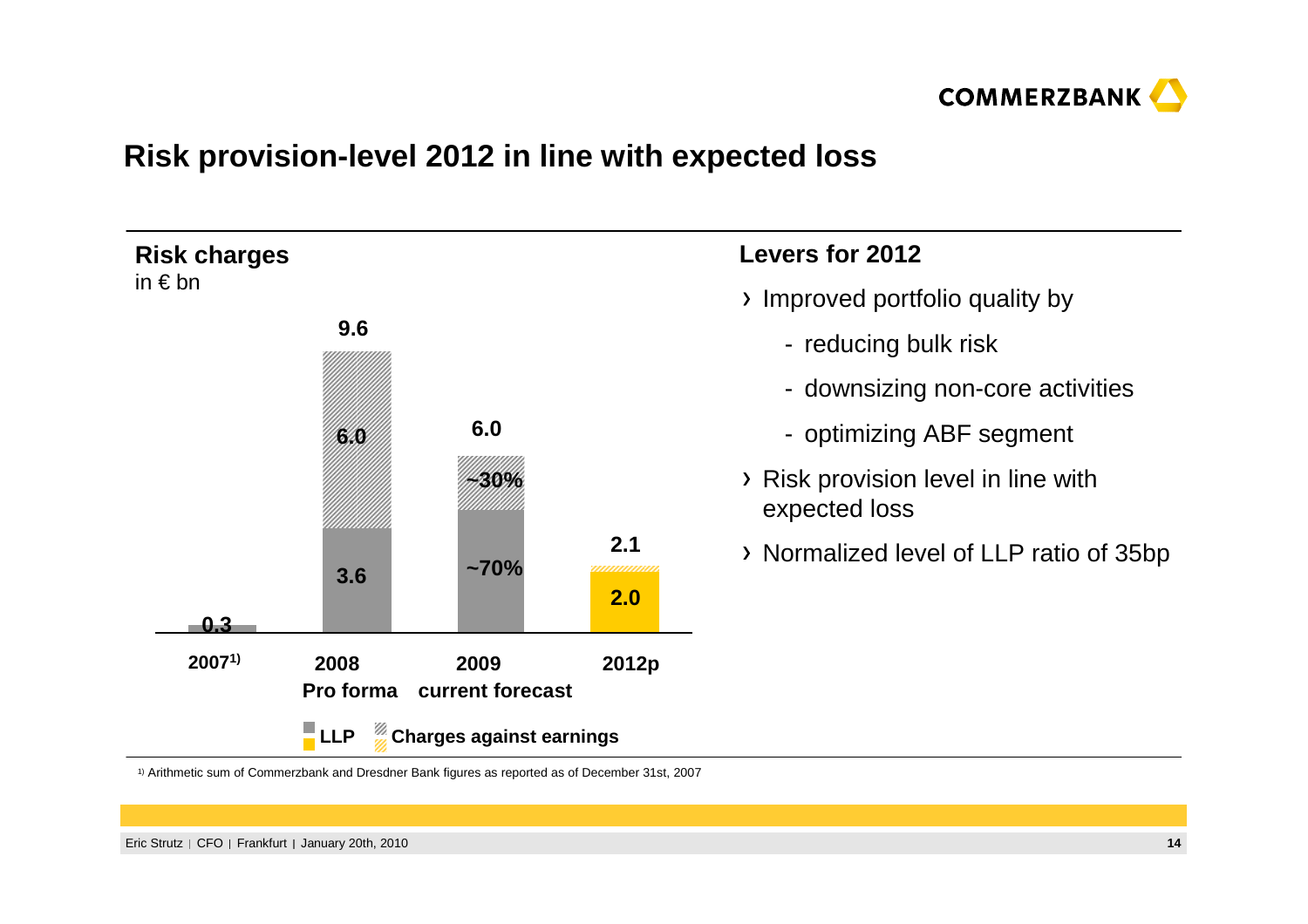

### **Delivering on our targets**

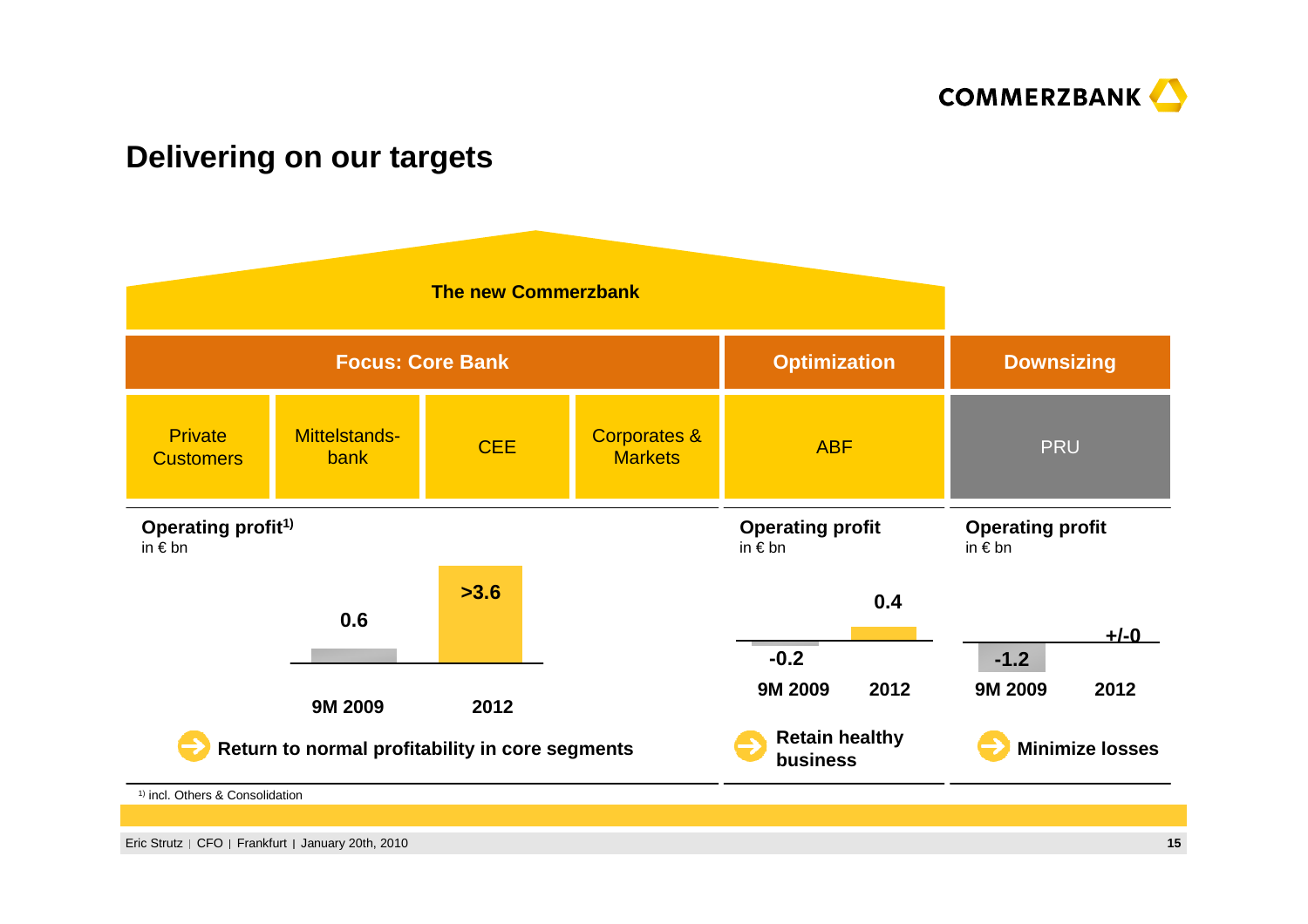

### **Commerzbank in 2012**

Leading Bank for private and corporate clients in Germany

Commerzbank stands for long-term relationships, service and competence

Solid financial foundation through higher capitalization and selective growth

Operating excellence via building an efficient banking platform

**Sustainable value creation for long-term shareholders**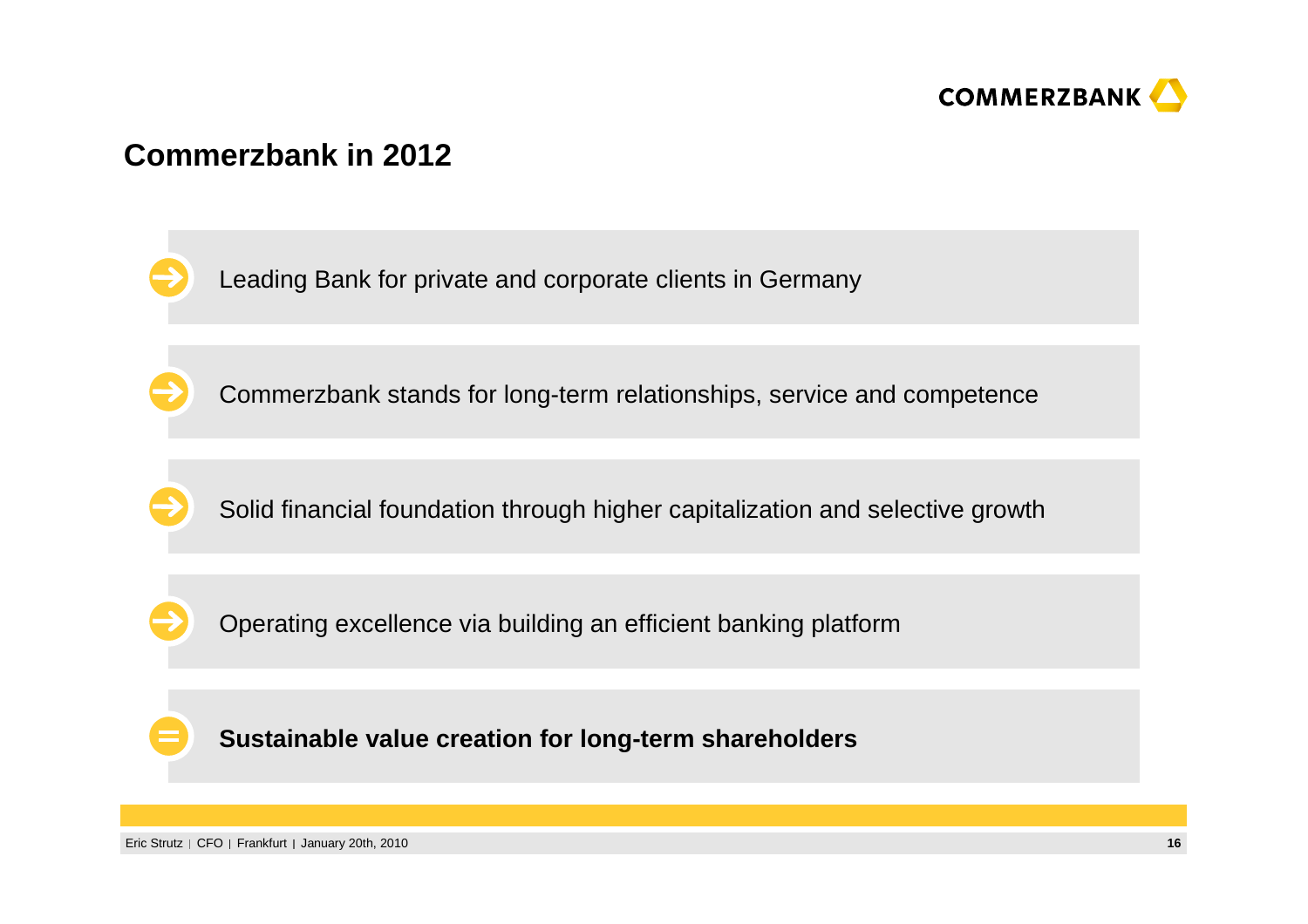

**Notes**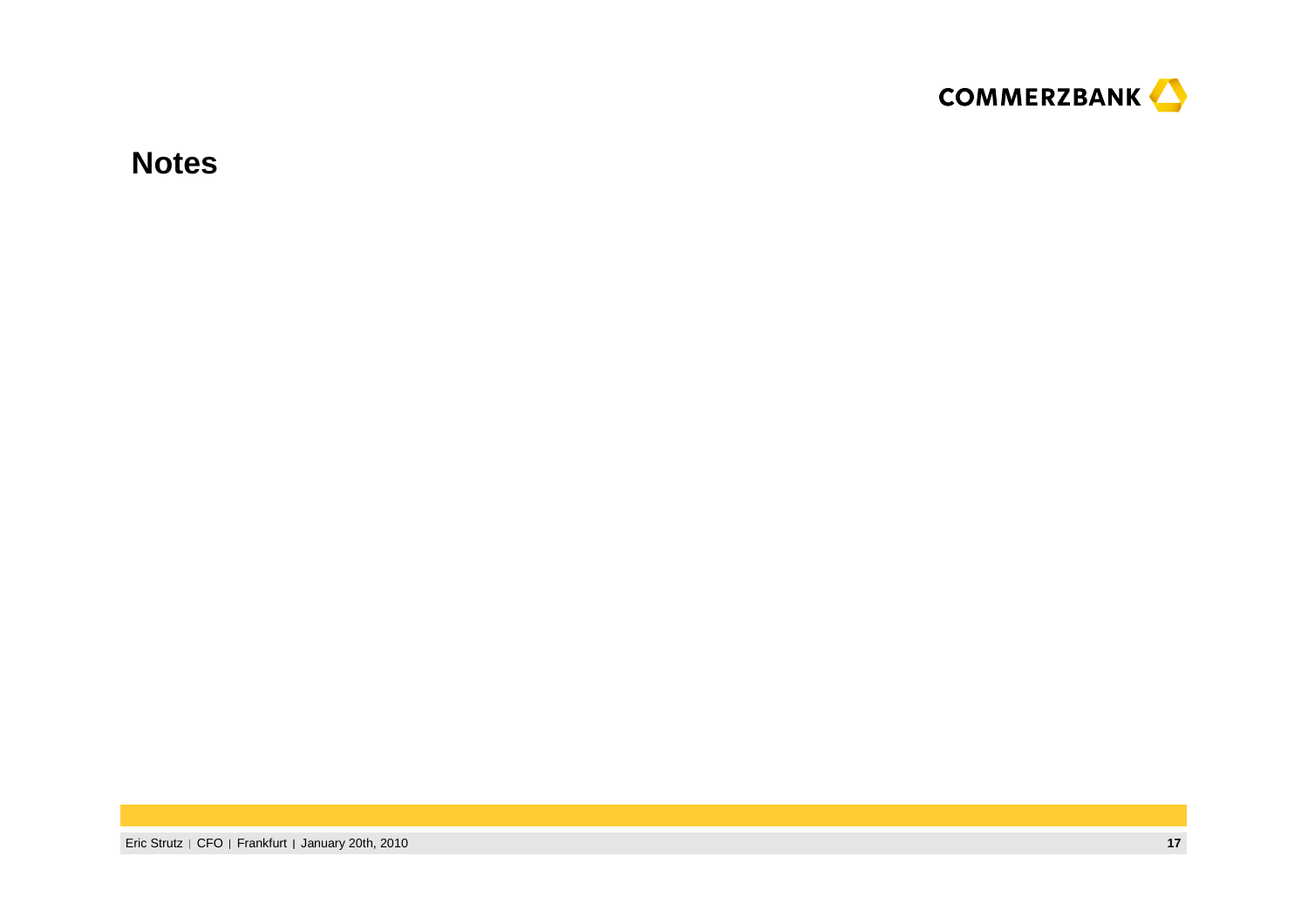

#### **For more information, please contact Commerzbank´s IR team:**

**Jürgen Ackermann (Head of Investor Relations)**P: +49 69 136 22338M: juergen.ackermann@commerzbank.com

M: christina.peric@commerzbank.com

#### **Equity IR**

**Michael H. Klein** (Head of Equity IR)P: +49 69 136 24522M: michael.klein@commerzbank.com

**Sandra Büschken** P: +49 69 136 23617M: sandra.bueschken@commerzbank.com

**Dr. Frank Grobe** P: +49 69 263 50780M: frank.grobe@dresdner-bank.com

**Ute Heiserer-Jäckel** P: +49 69 136 41874M: ute.heiserer-jaeckel@commerzbank.com

**Simone Nuxoll** P: +49 69 136 45660M: simone.nuxoll@commerzbank.com

**Stefan Philippi** P: +49 69 136 45231M: stefan.philippi@commerzbank.com **Financial Reporting / Fixed Income Strategic Research**

**Christina Peri**ć (Assistant) P: +49 69 136 22255

**Klaus-Dieter Schallmayer** (Head of FR/FI)P: +49-69 263 57628 M: klaus-dieter.schallmayer@dresdner-bank.com

**Wennemar von Bodelschwingh**P: +49 69 136 43611 M: wennemar.vonbodelschwingh@commerzbank.com

**Michael Desprez** P: +49 69 263 54357M: michael.desprez@dresdner-bank.com

**Karsten Swoboda** P: +49 69 136 22339M: karsten.swoboda@commerzbank.com **ir@commerzbank.comwww.ir.commerzbank.com**

**Dirk Bartsch** (Head of Strategic Research)P: +49 69 136 2 2799 M: dirk.bartsch@commerzbank.com

**Markus Bär** P: +49 69 136 43886 M: markus.baer@commerzbank.com

**Ulf Plesmann** P: +49 69 136 43888 M: ulf.plesmann@commerzbank.com